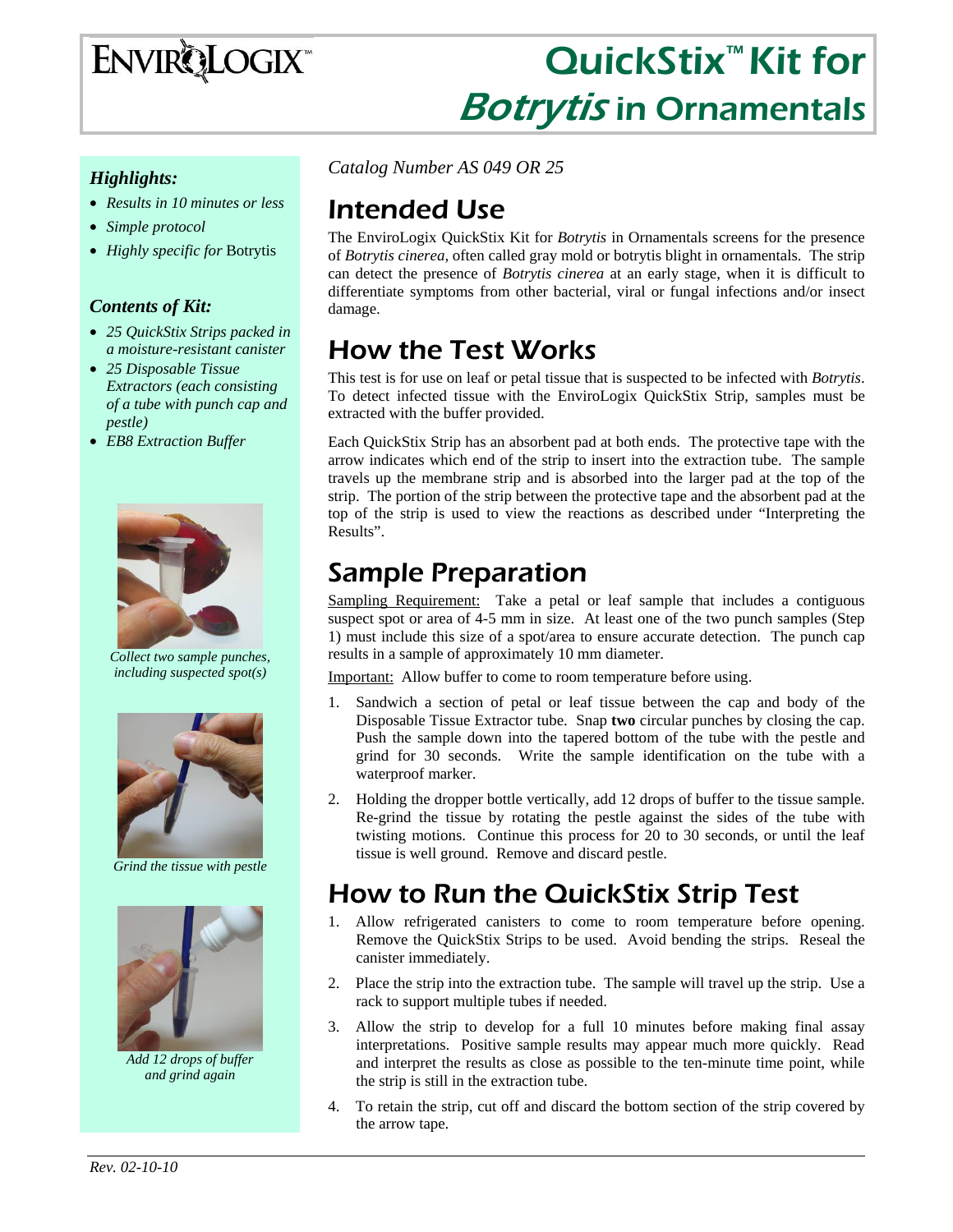

*Add a test strip, wait 10 minutes* 



*Any pink test line is considered positive* 



Development of the Control Line within 10 minutes indicates that the strip has functioned properly. Any strip that does not develop a Control Line should be discarded and the sample re-tested using another strip.

If the sample extract contains *Botrytis*, a second line (Test Line) will develop on the membrane strip between the Control Line and the protective arrow tape. The results should be interpreted as positive for *Botrytis*.

If no Test Line is observed at 10 minutes, the results should be interpreted as negative.

# Kit Storage

This QuickTox Kit should be stored refrigerated. Note the shelf life on the kit box. The kit may be used in field applications; however, prolonged exposure to high temperatures may adversely affect the test results. Do not open the desiccated canister until ready to use the strips.

# Cross Reactivity

The antibody used to produce this kit was found to be reactive with:

- *Botrytis cinerea* (various isolates)
- *B. byssoidea*
- *B. allii* (various isolates)
- *B. fabae*
- *B. squamosa*
- *B. stokesii* (*tulipae*; various isolates)
- *B. streptothrix*
- *B. tulipae*
- *B. aclada*
- *B. elliptica*
- *Monilinia fructicola*
- *M. laxa*
- *M. lambertella*
- *Sclerotinia* spp.

The antibody used to produce this kit was found to be not reactive with:

- *Alternaria infectoria*
- *Alternaria alternata*
- *Aspergillus niger*
- *Aureobasidium pullulans*
- *Cladosporium macrocarpum*
- *Cladosporium herbarum*
- *Cladosporium paeoniae*
- *Coniella fragaria*
- *M. hiemalis*
- *Rhizopus* spp.
- *Stemphyllium* spp.
- *Trichoderma harzianum*
- *T. viride*
- *Ulocladium* spp.

# Precautions and Notes

- This kit is designed for screening the presence or absence of *Botrytis* and is not meant to be quantitative.
- Important Note: The kit will detect its target pathogen regardless of the pathogen's viability. It should not be used to determine the efficacy of treatment efforts, because although the pathogen may be rendered non-viable, the protein is still present and will cause a positive result.
- As with all tests, it is recommended that results be confirmed by an alternate method.
- The assay has been optimized to be used with the protocol provided in the kit. Deviation from this protocol may invalidate the results of the test. Compositing or pooling of samples is not recommended and may result in false negative results.
- A negative result does not preclude the presence of *Botrytis* infection in other areas or at other times.





- 
- 
- 
- 
-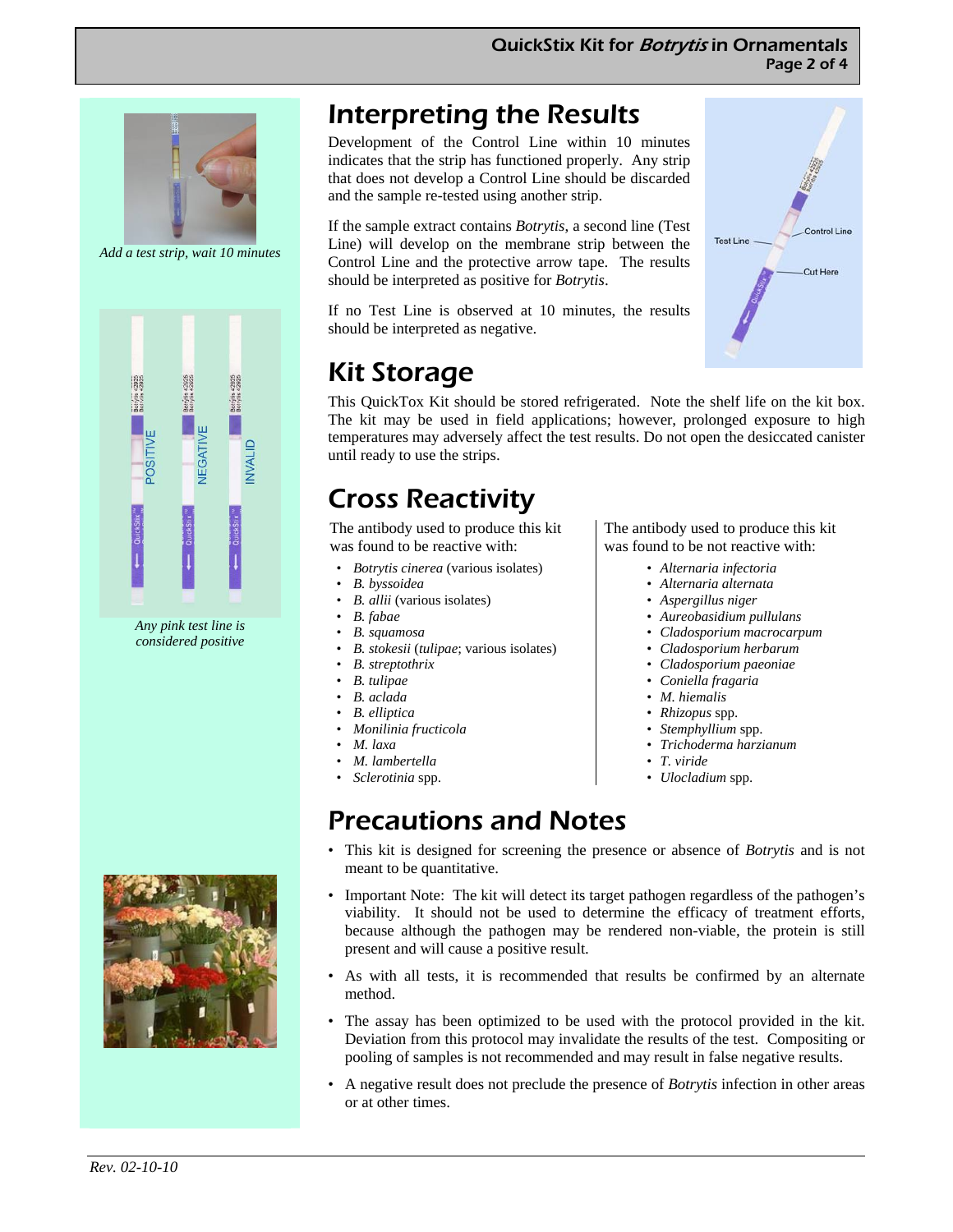

- A strong positive result may safely be interpreted in as little as 5 minutes after sample addition. It is not safe, however, to conclude that a sample is negative before a full 10 minutes has elapsed. A weakly positive sample may require the full 10 minutes for a distinct Test Line to appear.
- Protect all components from hot or cold extremes of temperature when not in use. Do not leave in direct sunlight or in vehicle. A small portable cooler is recommended for field testing applications to protect the kit from extreme temperatures.